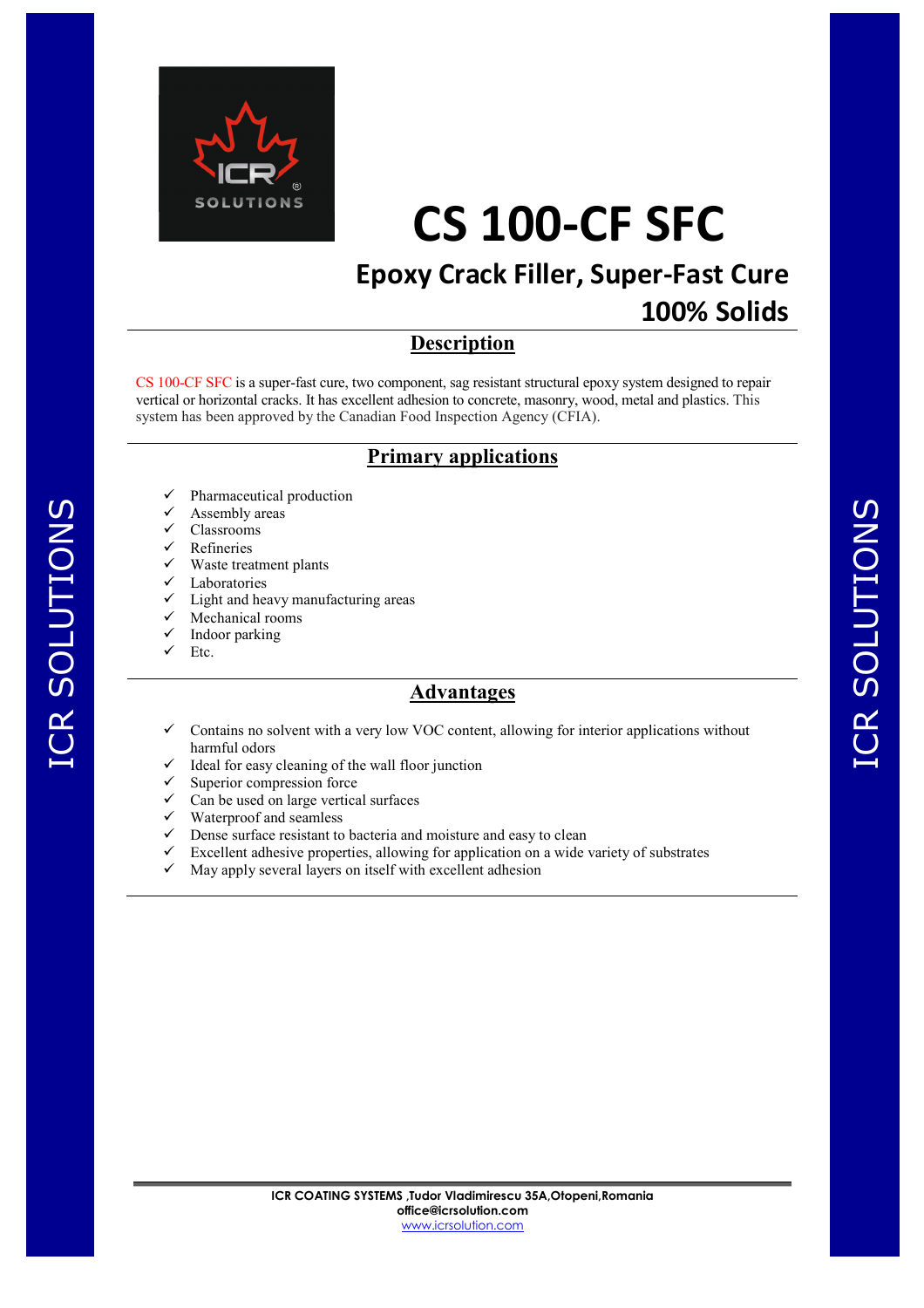

**Epoxy Crack Filler, Super-Fast Cure 100% Solids** 

## **TECHNICAL DATA**

| Packaging CS 100-CF FC (A/B) litres / gal us        |         |                                                                | <b>Color</b>                                                                                          |        |  |
|-----------------------------------------------------|---------|----------------------------------------------------------------|-------------------------------------------------------------------------------------------------------|--------|--|
| 3.78/1                                              | 11.34/3 | 56.7/15                                                        | Part A                                                                                                | Part B |  |
| Yield for cracks 1/8 in x 1/8 in                    |         | Creamy White                                                   | Creamy Yellow                                                                                         |        |  |
| $\sim$ 1100 linear feet per gallon<br>$11.3$ ml/m   |         |                                                                | <b>Shelf Life</b>                                                                                     |        |  |
| Yield for junction between wall and floor with 1 in |         | 12 months in original unopened factory sealed containers. Keep |                                                                                                       |        |  |
| radius                                              |         |                                                                | away from extreme cold, heat, or moisture. Keep out of direct<br>sunlight and away from fire hazards. |        |  |
| $\sim$ 38 linear feet per gallon                    |         |                                                                |                                                                                                       |        |  |
| $327 \text{ ml/m}$                                  |         |                                                                |                                                                                                       |        |  |
| <b>Mix Ratio by volume</b>                          |         |                                                                |                                                                                                       |        |  |
| $A : B = 2 : 1$                                     |         |                                                                |                                                                                                       |        |  |

*\*Please note that the indicated mileage is calculated for flat surfaces. A porous or imperfect surface will require more material in order to cover the same mileage.* 

| Pot life $(150g)$                          | VOC (g/litre)                 | <b>Density (kg/litre)</b> |                |                |
|--------------------------------------------|-------------------------------|---------------------------|----------------|----------------|
| $7-9$ minutes $25^{\circ}$ C               |                               | Part A                    | Part B         | <b>Mixture</b> |
| Solids by weight %                         | <b>Recommended Thinner</b>    | $1.15 - 1.17$             | $1.05 - 1.06$  | $1.12 - 1.13$  |
| 100%                                       | xylene                        |                           |                |                |
| <b>Substrate Temperature</b>               |                               | $10^{\circ}$ C            | $20^{\circ}$ C | $30^{\circ}$ C |
| Waiting Time / Overcoatability (min / max) |                               |                           |                |                |
| <b>Curing Details</b>                      | <b>Foot traffic</b>           |                           |                |                |
|                                            | Light traffic                 |                           |                |                |
|                                            | <b>Full cure and chemical</b> |                           |                |                |
|                                            | resistance                    |                           |                |                |

*\*Note: Times and data mentioned are based on laboratory conditions. Field results may vary and will be affected by changing ambient conditions, especially changes in temperature and relative humidity.* 

# **PROPERTIES @ 23°C (73°F) 50% R.H.**

| <b>Bond Resistance (psi) ASTM D4541</b> | Permeability (%) ASTM D570              |        |        |
|-----------------------------------------|-----------------------------------------|--------|--------|
|                                         |                                         |        |        |
| Hardness (Shore D) ASTM D2240           | <b>Tensile Strength (psi) ASTM D638</b> |        |        |
|                                         | 6500 - 7500                             |        |        |
| <b>Compressive Strength ASTM D695</b>   | Elongation (%) ASTM D638                |        |        |
| $8000 - 9000$                           | $2\%$                                   |        |        |
| <b>Abrasion Resistance, ASTM D4060</b>  | <b>Viscosity</b> <i>(a)</i>             | Part A | Part B |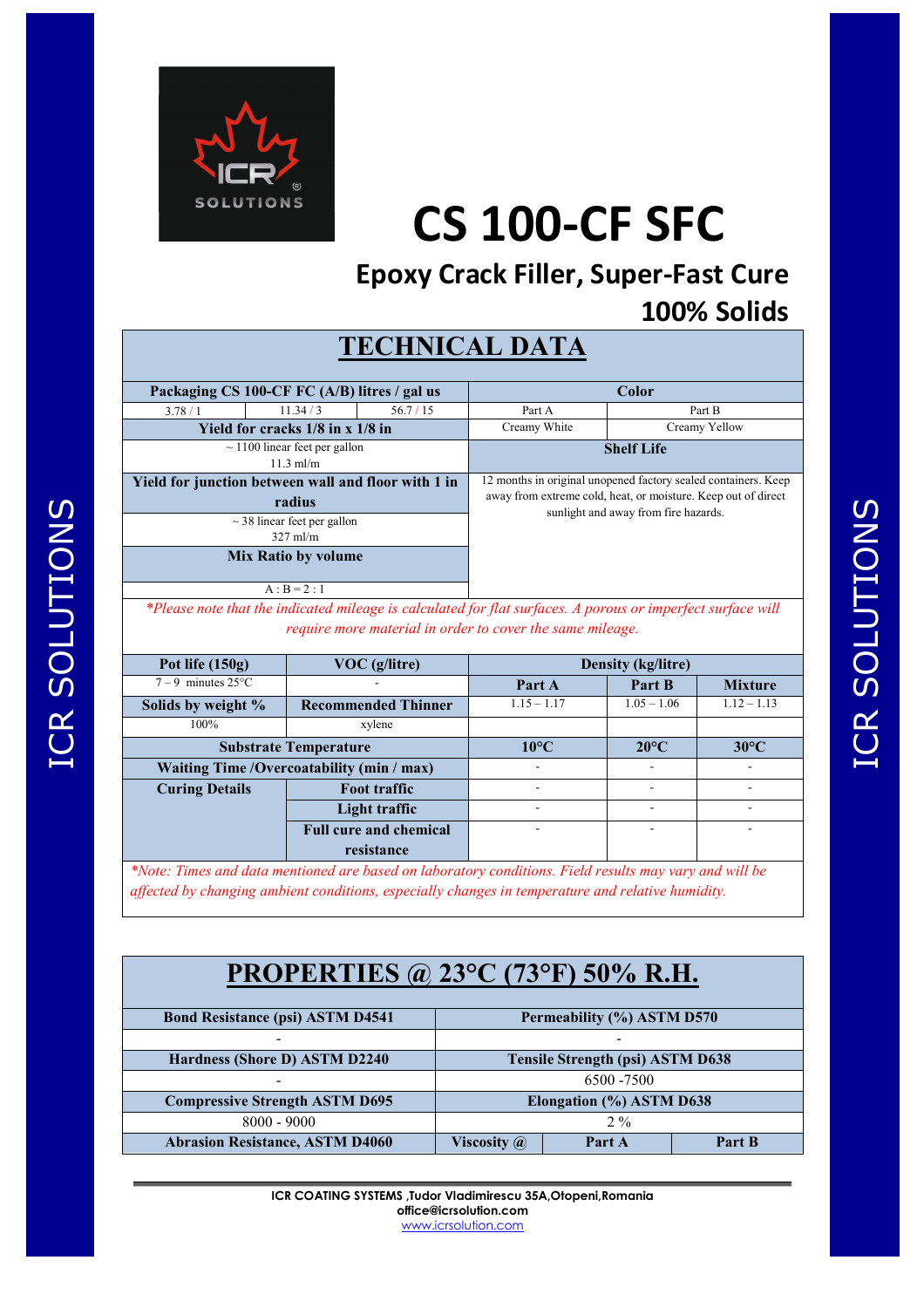

**Epoxy Crack Filler, Super-Fast Cure 100% Solids** 

| $(CS17/1000$ cycles/ 1000 g) | $25^{\circ}$ C (cps) |                 |                   |
|------------------------------|----------------------|-----------------|-------------------|
| $\overline{\phantom{a}}$     |                      | 110000 - 120000 | $280000 - 300000$ |
|                              |                      |                 |                   |
|                              |                      |                 |                   |

#### **SURFACE PREPARATION**

The surface to be coated must be well primed. Remove dust, laitance, grease, oils, dirt, impregnating agents, waxes, foreign matter, any previous coatings, and disintegrated substances by mechanical means such as shot-blasting (BLASTRAC) or any other approved method to obtain an ICRI-CSP 3-4 profile. The compressive strength of the concrete must be at least 25 MPa  $(3625 \text{ lbs/in}^2)$  after 28 days and the tensile strength at least  $1.5$  MPa  $(218 \text{ lbs/in}^2)$ .

#### **MIXING**

The products must be conditioned at a temperature between  $18 \degree$  C (65  $\degree$  F) and 30  $\degree$  C (86  $\degree$  F). Mix the resin part (A) perfectly before pouring the hardener (part B) according to the indicated mixing ratio. Depending on product amount and size of mixing equipment, mix for 1 to 3 minutes at low speed (300 to 450 rpm). During mixing, scrape the walls and bottom of the container at least once with a trowel to obtain a homogeneous mixture. Immediately apply on prepared surface. As the pot life is **very** limited, prepare amount of desired product as required in order to avoid any loss.

#### **APPLICATION**

APPLICATION: For cracks, saw cuts, small holes, masonry block joints etc. Using a trowel, spatula or other suitable equipment evenly spread the crack filler.

APPLICATION: floor wall junction (ceiling wall junction or corner wall) Using a spatula spread a quantity of material (bead) and shape the bead with a round trowel spoon at the floor wall junction. Do not leave any excess material to avoid sanding (very difficult to sand)

### **CLEANING**

Clean all application equipment with the recommended cleaner (SCT-0001). Once the product has hardened, it can only be removed by mechanical means. In case of skin contact, wash thoroughly with warm soapy water.